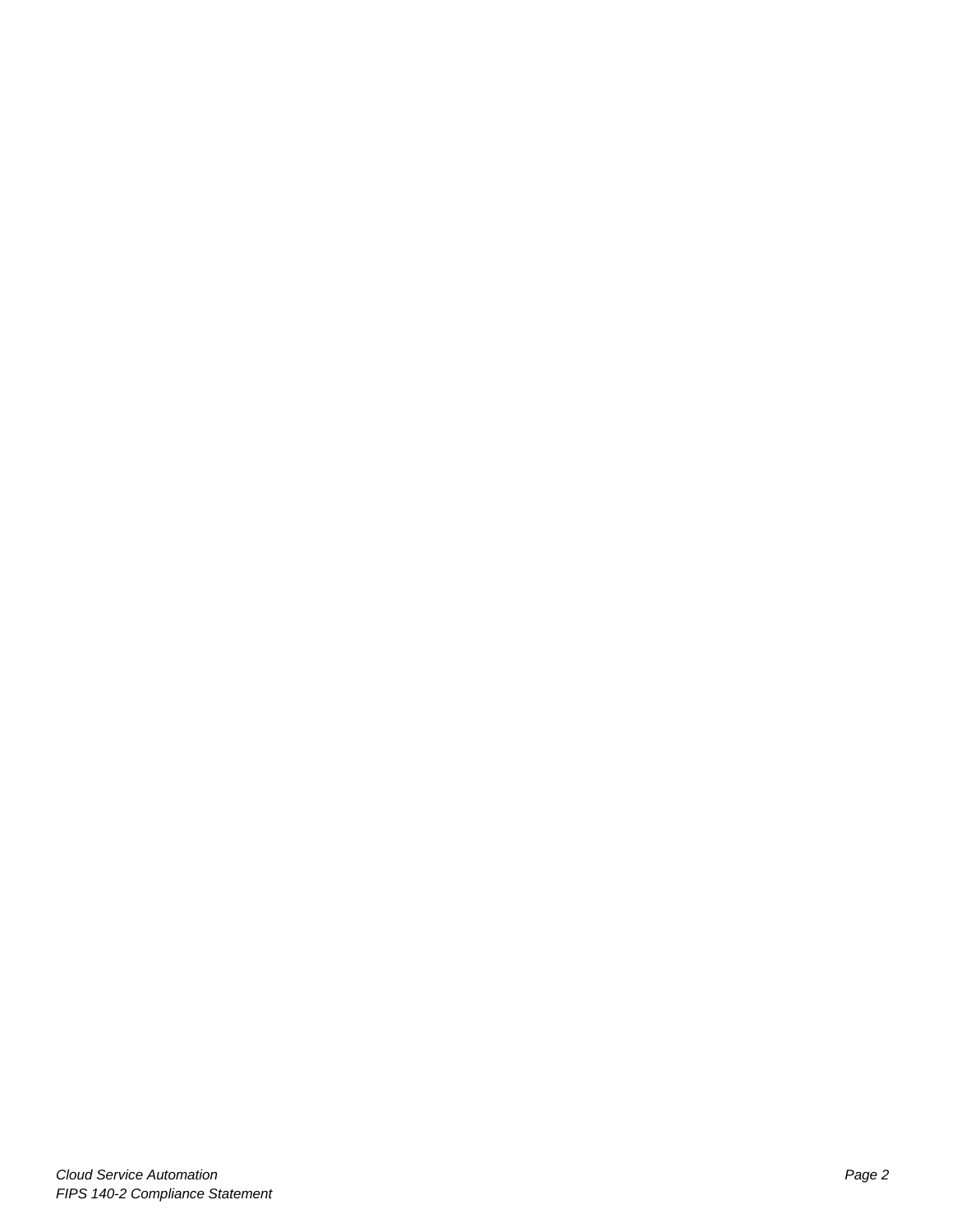## <span id="page-2-0"></span>**Summary**

The following Hewlett Packard Enterprise (HPE) Cloud Service Automation (CSA) components and elements comply with Level 1 Federal Information Processing Standard 140-2 (FIPS 140-2), which defines the technical requirements to be used by federal agencies when these organizations specify cryptographic-based security systems for protection of sensitive or valuable data:

- Cloud Service Management Console
- Marketplace Portal
- Password Utility Tool
- Marketplace Portal Password Utility Tool
- Content Archive Tool
- Component Tool
- Database Purge Tool
- **Provider Configuration Tool**
- Schema Installation Tool
- **Identity Management Service**

The compliance of these CSA elements with FIPS 140-2 is ensured by integrating FIPS 140-2 compliant, third party cryptographic module(s), using the module(s) as the only provider(s) of cryptographic services, and using FIPS-approved cryptographic functions, as applicable for CSA design, implementation, and operation.

## <span id="page-2-1"></span>**Overview**

This section describes the different elements that make up the CSA solution.

## <span id="page-2-2"></span>**About Cloud Service Automation**

CSA is a unique platform that orchestrates the deployment of compute and infrastructure resources and of complex multitier application architectures. CSA integrates and leverages the strengths of a hybrid cloud environment, which provides the ability to design and deploy enterprise-ready cloud services tailored to the business needs of your organization.

For details about how CSA implements FIPS 140-2 requirements, see the *Cloud Service Automation FIPS 140-2 Compliance Configuration Guide*.

**Note:** Only CSA installed with the following components is compliant with FIPS 140-2:

- Operating System Microsoft Windows
- Database Microsoft SQL Server (MS SQL)
- Java Runtime Environment Oracle JRE

See the *Cloud Service Automation Solution and Software Support Matrix* for more information.

## <span id="page-2-3"></span>**Cloud Service Management Console Web Application**

The Cloud Service Management Console provides for the overall administration and configuration of the CSA system. The primary administration tasks are organized around the creation and configuration of organizations within the system.

## <span id="page-2-4"></span>**Marketplace Portal Web Application**

The Marketplace Portal delivers cloud-service catalogs to customers through an innovative, *enterprise-ready* design. In this design, users in each organization order services tailored specifically to their needs, and unless they have proper authorization, cannot access the service catalogs belonging to any other organization.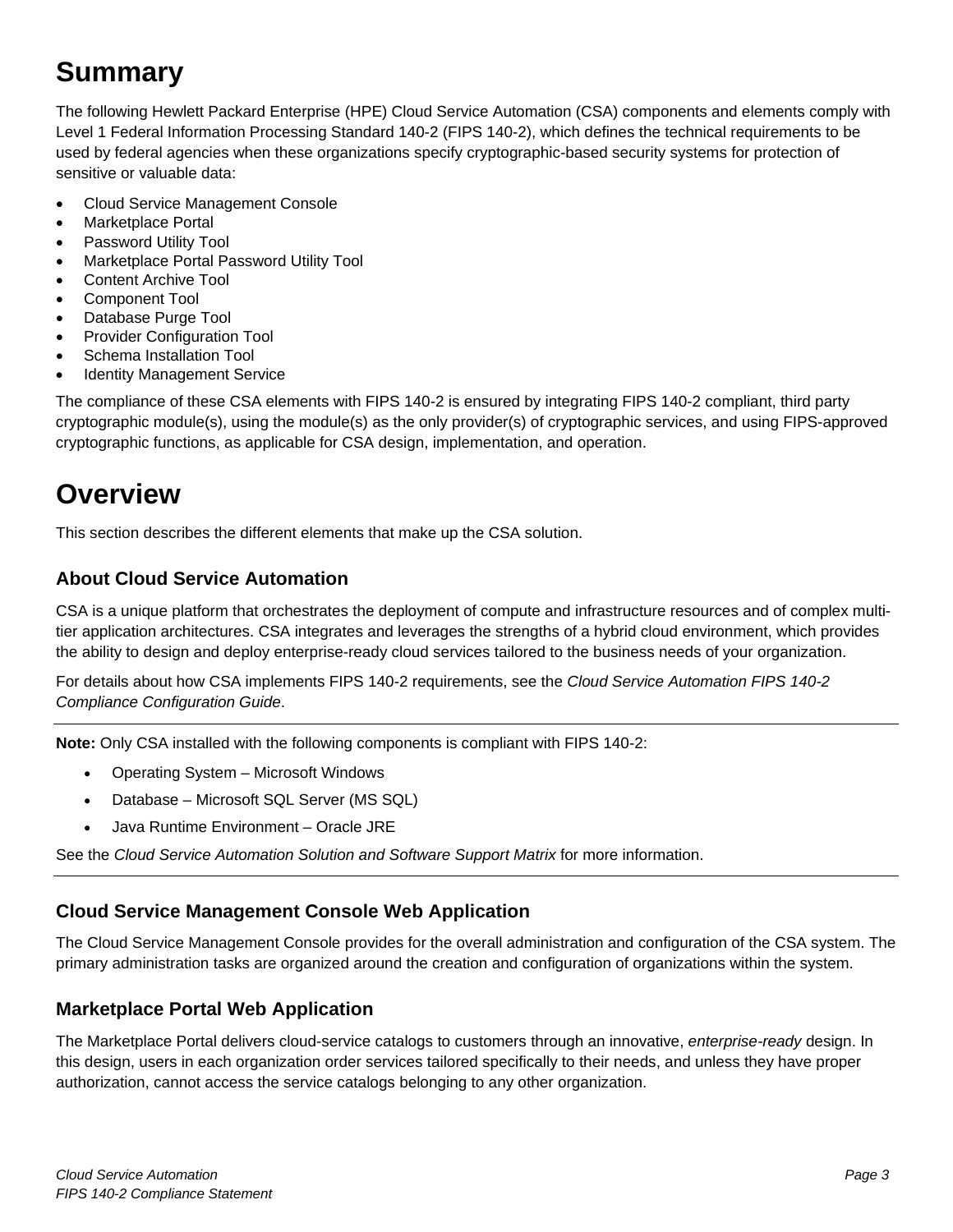## <span id="page-3-0"></span>**CSA Password Utility Tool**

CSA's Password Utility tool is a standalone application used to encrypt sensitive data stored by CSA. This information includes:

- Seeded (CSA internal user) user credentials.
- Passwords as configured through the Cloud Service Management Console.

For details about the Password Utility tool, see the *Cloud Service Automation FIPS 140-2 Compliance Configuration Guide*.

## <span id="page-3-1"></span>**Marketplace Portal Password Utility Tool**

The Marketplace Portal Password Utility Tool is a standalone application used to encrypt passwords stored by the Marketplace Portal. For details about the Marketplace Portal Password Utility tool, see the *Cloud Service Automation FIPS 140-2 Compliance Configuration Guide.*

## <span id="page-3-2"></span>**Content Archive Tool**

CSA's Content Archive Tool is used to move various pieces of artifact information from one CSA installation to another.

For details about the Content Archive Tool, see the *CSA Content Archive Tool Guide.*

## <span id="page-3-3"></span>**Component Tool**

The component tool is run by the user after CSA installation to import the Operations Orchestration flows from the content packs that are installed with CSA. For details about the Component Tool, see the *Cloud Service Automation Configuration Guide*.

## <span id="page-3-4"></span>**Purge Tool**

The database purge tool is used to delete canceled, expired, failed, and retired subscriptions along with specific associated or referenced artifacts and entities from the CSA database. For details about the purge tool, see the *Cloud Service Automation Configuration Guide.*

## <span id="page-3-5"></span>**Provider Configuration Tool**

CSA's Provider Configuration Tool is a command line tool for reading (viewing), creating, updating and deleting service providers. For details about the Provider Configuration Tool, see the *Cloud Service Automation Provider Configuration Tool Guide*.

## <span id="page-3-6"></span>**Schema Installation Tool**

The CSA schema installation tool is used to upgrade the existing CSA database schema or install a fresh database schema without re-installing CSA. It is useful in the following situations:

- Installing the CSA database components onto the database if they were not installed during CSA installation.
- Upgrading the database schema if it was not upgraded during a CSA upgrade if, for example, the CSA upgrade failed.
- Dropping the existing schema and installing a fresh CSA database schema.

For details about the schema installation tool, see the *Cloud Service Automation Configuration Guide*.

## <span id="page-3-7"></span>**Identity Management Service**

The Identity Management service (IdM) provides authentication for CSA. CSA and the Marketplace Portal rely on the centralized IdM component to obtain authentication information. IdM works within the CSA Java Runtime Environment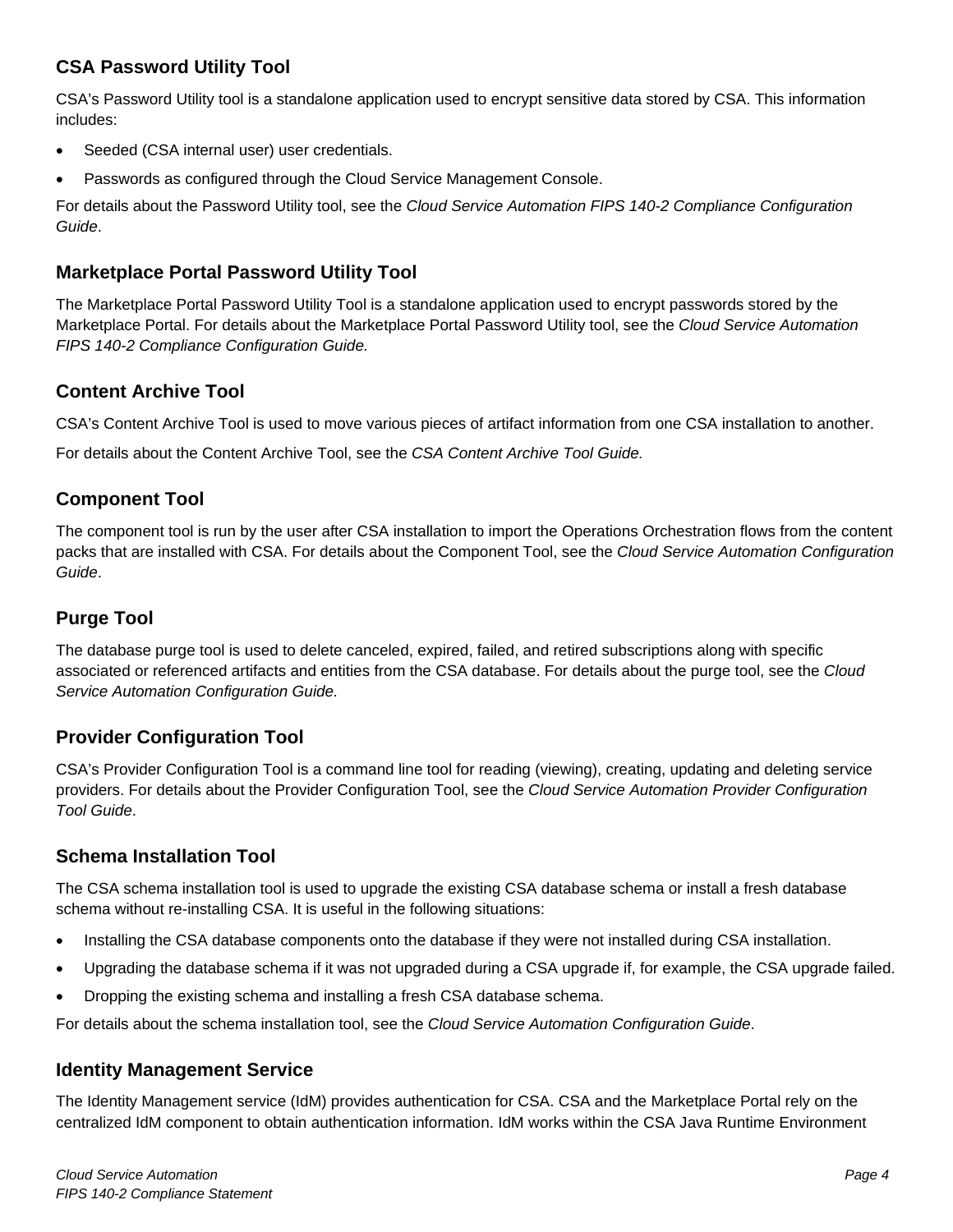(JRE) with all FIPS compliance components. IdM communicates with the Cloud Service Management Console and the Marketplace Portal through the HTTPS protocol to provide authentication and authorization services.

For details about how IdM implements FIPS 140-2 requirements, see the *Cloud Service Automation FIPS 140-2 Compliance Configuration Guide.*

**Note:** In this document, JRE or JVM refer to Oracle JRE or Oracle JVM respectively.

## <span id="page-4-0"></span>**About FIPS 140-2**

The Federal Information Processing Standards Publication (FIPS) 140-2, "Security Requirements for Cryptographic Modules," was issued by the National Institute of Standards and Technology (NIST) in May, 2001. The FIPS 140-2 standard specifies the security requirements for cryptographic modules used within a security system that protects sensitive or valuable data. The requirements can be found in the following documents:

- SECURITY REQUIREMENTS FOR CRYPTOGRAPHIC MODULES <http://csrc.nist.gov/publications/fips/fips140-2/fips1402.pdf>
- Annex A: Approved Security Functions for FIPS PUB 140-2, Security Requirements for Cryptographic Modules <http://csrc.nist.gov/publications/fips/fips140-2/fips1402annexa.pdf>

**Note:** In this document, the abbreviation "FIPS" means "FIPS 140-2."

## <span id="page-4-1"></span>**FIPS 140-2 Compliant Module and Technologies**

The benefits of using FIPS 140-2 compliant crypto modules is that the FIPS-approved crypto algorithms are deemed appropriate and that they perform the encrypt, decrypt, and hash functions correctly and in a FIPS-compliant manner.

#### **Modes of Operation**

CSA and its components can be configured and operated in the following two modes:

- FIPS-compliant mode: This mode supports FIPS 140-2 compliant cryptographic functions.
- Standard mode: This is a non-FIPS 140-2 compliant mode that uses existing or available cryptography without thirdparty FIPS-compliant 140-2 crypto modules.

#### **FIPS 140-2 Compliant Third Party Modules**

The Marketplace Portal component and the Marketplace Password Utility component are integrated with the third-party FIPS 140-2 compliant cryptographic module *OpenSSL FIPS Object Module v2.0.7*. When the Marketplace Portal is configured to operate in FIPS-compliant mode, its functions and procedures (such as SSL/TLS connections and encryption of stored sensitive data, which require cryptography such as secure hash, encryption, digital signature, and so on) use the cryptography services provided by the OpenSSL FIPS Object Module configured to run in FIPS mode.

All other CSA components are integrated with the third-party FIPS 140-2 compliant cryptographic module *RSA BSAFE Crypto-J version 6.1*. When CSA is configured to operate in FIPS-compliant mode, its functions and procedures (such as SSL/TLS connections and encryption of stored sensitive data, which require cryptography such as secure hash, encryption, digital signature, and so on) use the cryptography services provided by RSA BSAFE Crypto-J configured to run in FIPS mode.

Details about how to configure CSA and its components to conform to FIPS 140-2 appear in the following installation and configuration guides:

- *Cloud Service Automation Installation Guide*
- *Cloud Service Automation FIPS 140-2 Compliance and Configuration Guide*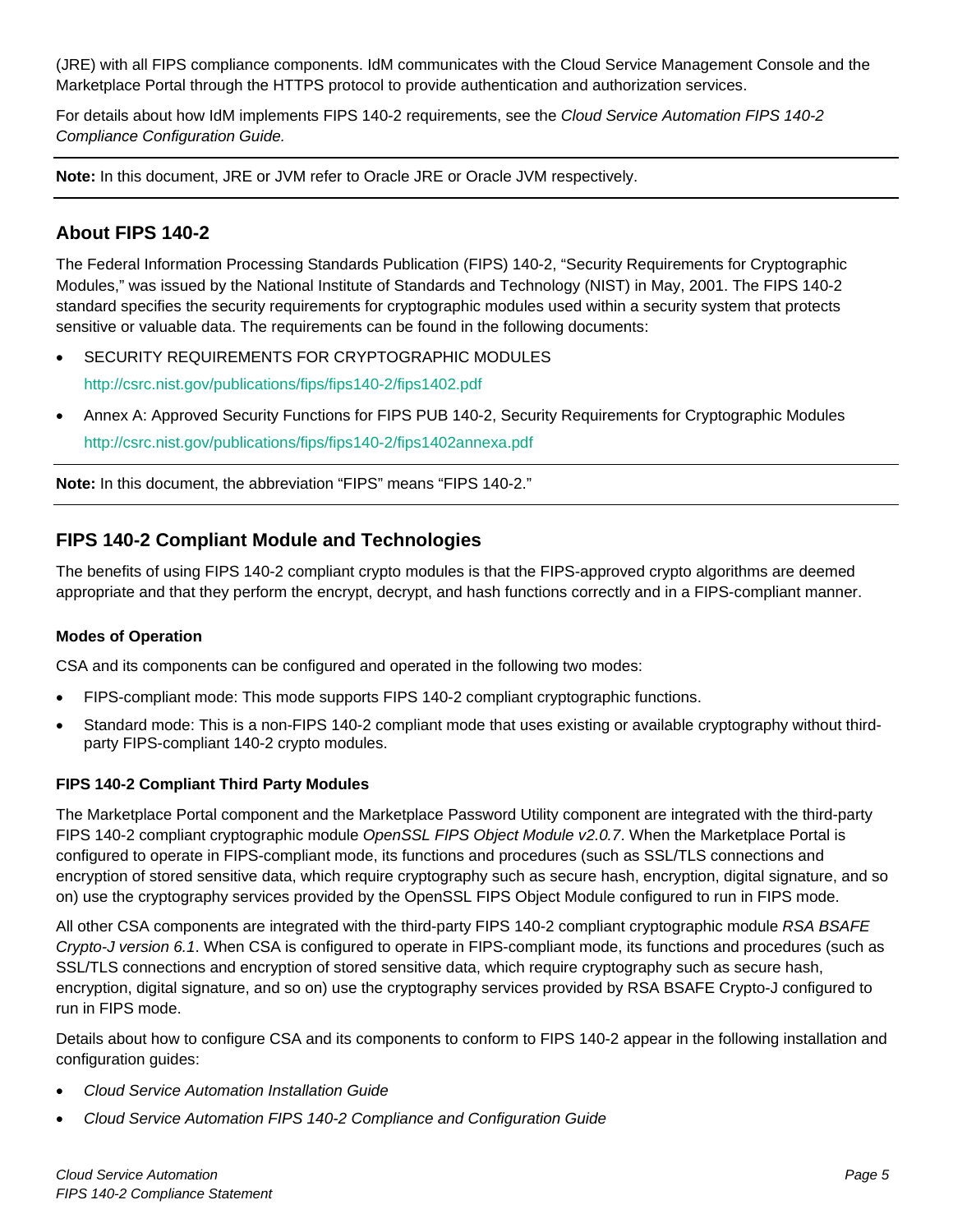## <span id="page-5-0"></span>**FIPS Requirements**

CSA can be run in FIPS mode in a standalone configuration.

#### **CSA-Sensitive Data**

CSA-sensitive data that requires FIPS-compliant encryption using RSA BSAFE Crypto-J is listed below.

- CSA seeded user credentials. There are internal users that are part of the CSA installation. The passwords of these seeded users are considered CSA-sensitive data.
- CSA transport user credentials and IdM transport user credentials. The Cloud Service Management Console has a REST web service interface. REST requests are authenticated using CSA's transport user credentials. In a typical CSA installation, the REST API is used by CSA to communicate with the Cloud Service Management Console. These passwords are stored in the following files: applicationContext.properties, csa.properties, consumer-users.properties, provider-users.properties, idm-security.properties, and integrationusers.properties. Transport user passwords are considered CSA-sensitive data.
- Access Point credentials. Every organization listed in the Cloud Service Management Console can be associated with an LDAP, SMTP, or one or more CSA Resource Provider access points. The access point passwords are stored in the CSA database and are considered CSA-sensitive data.
- The CSA server truststore contains third-party certificates that are implicitly trusted by CSA during secure communication. The CSA server truststore password is considered CSA-sensitive data. When run in FIPS mode, CSA does not use the default Java truststore.

**Note:** Data that does not compromise CSA-sensitive data as described above is not considered CSA-sensitive data.

#### **Marketplace Portal-Sensitive Data**

Marketplace Portal-sensitive data that requires FIPS-compliant encryption using the OpenSSL FIPS Object Module is listed below.

- IdM transport user credentials. The Marketplace Portal has a REST web service interface. REST requests are authenticated using IdM transport user credentials. In a typical CSA installation, the REST API is used by the Marketplace Portal to communicate with the Cloud Service Management Console. These passwords are stored in the mpp. json file. Transport user passwords are considered Marketplace Portal-sensitive data.
- Cookie password. This is the key used to encrypt the cookie that stores the user's organization name and the session ID to make the login persistent.
- Keystore password.
- List of third-party CA certificates (in PEM format or DER format) that the Marketplace Portal reads in that are implicitly trusted by the Marketplace Portal during secure communication.

**Note:** Data that does not compromise Marketplace Portal-sensitive data as described above is not considered Marketplace Portal-sensitive data.

#### **FIPS Supported Configuration for CSA Data at Rest**

When run in FIPS mode, CSA uses the following RSA BSAFE Crypto module FIPS certified algorithms for encryption and storage of CSA sensitive data:

- Supported Encryption Keystore format: PKCS 12
- Supported asymmetric algorithm for CSA Encryption Keystore: RSA (2048 (default); can be greater)
- Supported symmetric key algorithm used by CSA: AES (128-bit (default), 192-bit, and 256-bit key sizes)
- Supported Random Number Generation algorithm used by CSA for encryption is HMAC DRBG (128-bit)
- Supported hashing algorithm used by CSA: SHA256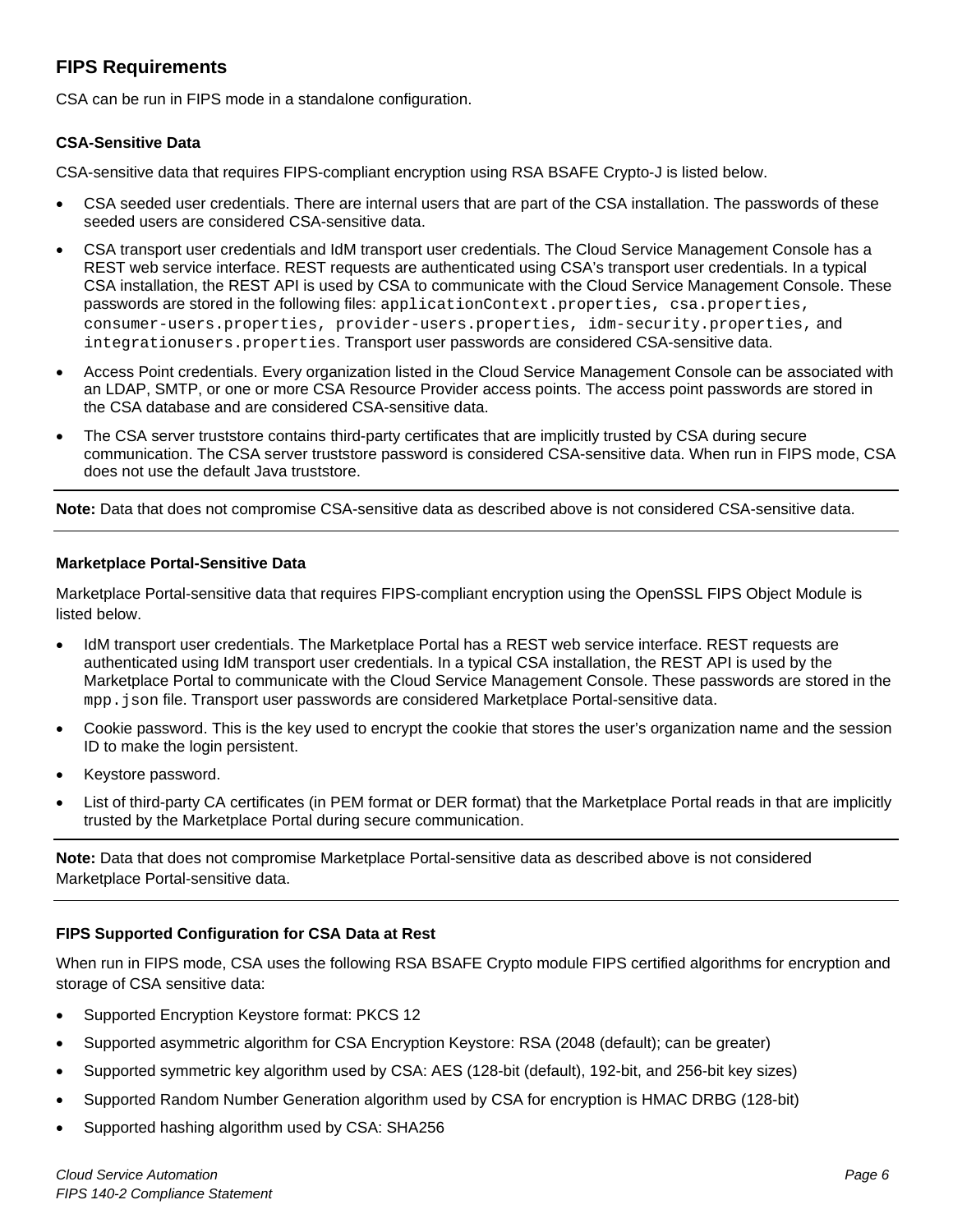#### **FIPS Supported Configuration for Marketplace Portal Data at Rest**

When run in FIPS mode, the Marketplace Portal uses the following OpenSSL FIPS Object Module FIPS certified algorithms for encryption and storage of sensitive data:

- Supported Encryption Keystore format : PBES2
- Supported symmetric key algorithm used by HPE MPP : AES256
- Supported Random Number Generation algorithm used by CSA for encryption : HMAC-SHA1

#### **Data In Transit**

When run in FIPS mode, CSA uses the FIPS-certified Cipher Suites provided by the RSA BSAFE Crypto module. The supported keystore and truststore format is PKCS 12.

When run in FIPS mode, the Marketplace Portal uses the OpenSSL FIPS Object Module for secure communication. The supported keystore and truststore format is PKCS 12.

#### *TLS1.x (CSA)*

All CSA component communications are secured with FIPS-compliant Transport Layer Security TLS1.0. It relies on FIPS 140-2 approved hash algorithms and symmetric and asymmetric ciphers provided by the RSA BSAFE Crypto module.

- TLS handshake, key negotiation and authentication provide data integrity and make use of secure hash, asymmetric key cryptography and digital signature.
- TLS encryption of data in transit provides confidentiality and makes use of symmetric cryptography.

#### *TLS1.x (Marketplace Portal)*

All Marketplace Portal component communications can be secured with FIPS-compliant Transport Layer Security TLS1.0. It relies on FIPS 140-2 approved hash algorithms and symmetric ciphers provided by the OpenSSL FIPS Object Module.

- TLS handshake, key negotiation and authentication provide data integrity and make use of secure hash, and digital signature.
- TLS encryption of data in transit provides confidentiality and makes use of symmetric cryptography.

To enable TLS1.0, you must:

• Add the proper settings to enable TLS1.0 in the Marketplace Portal mpp.json configuration file. For more information, see the "Configuring CSA" section in the *CSA FIPS 140-2 Compliance Configuration Guide*.

#### *Secure Hash*

CSA supports the secure hash algorithms supported by RSA BSAFE Crypto-J when run in FIPS-compliant mode. For details, see the FIPS compliance documentation provided by the RSA BSAFE Crypto-J module provider.

The Marketplace Portal supports the secure hash algorithms supported by the OpenSSL FIPS Object Module when run in FIPS-compliant mode. For details, see the FIPS compliance documentation regarding the OpenSSL FIPS Object Module at [http://www.openssl.org/docs/fips/.](http://www.openssl.org/docs/fips/)

#### *Digital Signature*

CSA supports the secure digital signature algorithms supported by RSA BSAFE Crypto-J when run in FIPS-compliant mode. For details, see the FIPS compliance documentation provided by the RSA BSAFE Crypto-J provider.

The Marketplace Portal supports the secure digital signature algorithms supported by the OpenSSL FIPS Object Module when run in FIPS-compliant mode. For details, see the FIPS compliance documentation regarding the OpenSSL FIPS Object Module at [http://www.openssl.org/docs/fips/.](http://www.openssl.org/docs/fips/)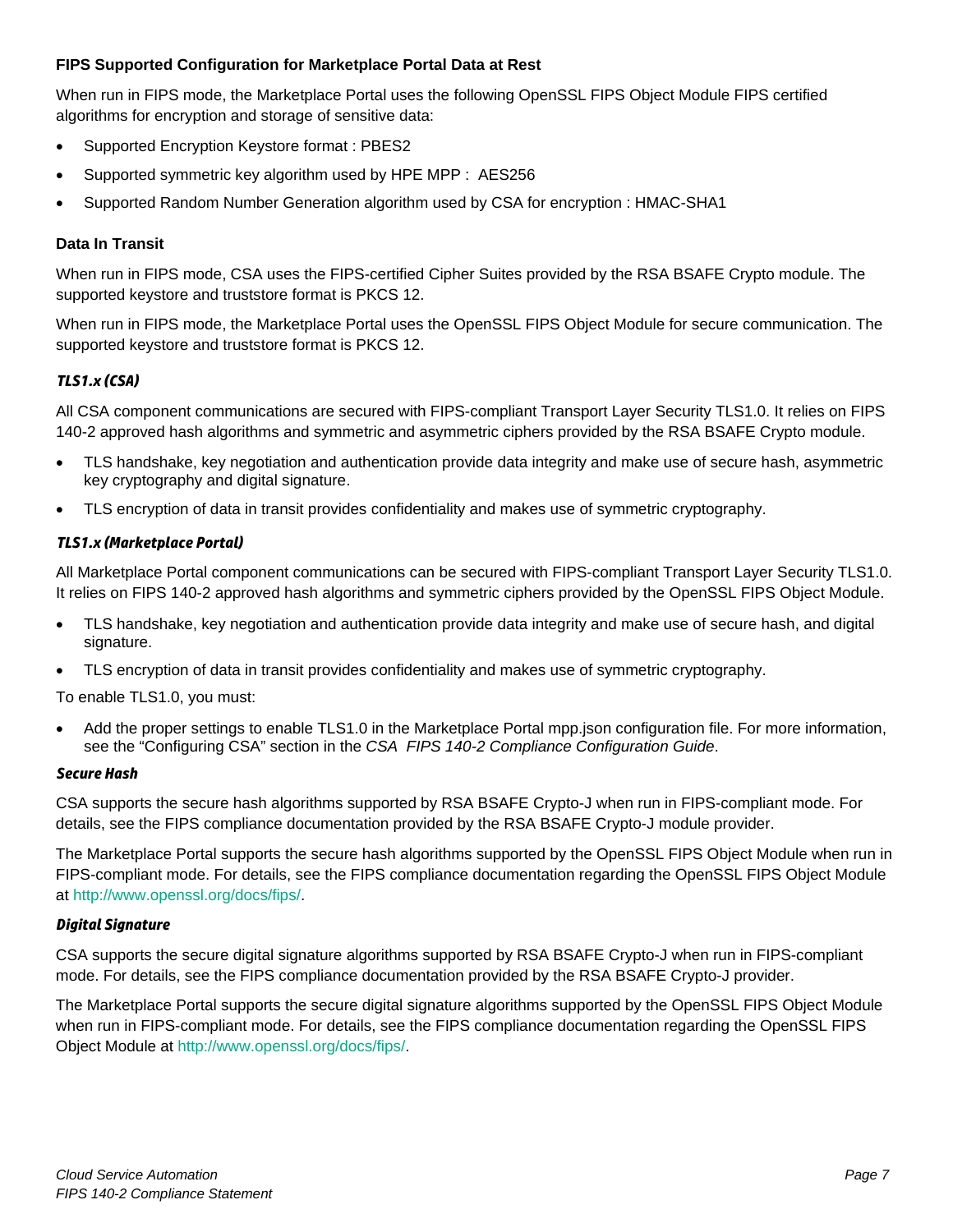## <span id="page-7-0"></span>**CSA and FIPS 140-2**

CSA is expected to operate on general-purpose systems with no additional physical security controls. The RSA BSAFE Crypto-J module and the OpenSSL FIPS Object Module installed on such platforms, provide compliance to Level 1 FIPS 140-2 compliant crypto services.

- For RSA BSAFE Crypto-J, install the Crypto-J module.
- For the OpenSSL FIPS Object Module, install the compiled NodeJS with OpenSSL with FIPS Object Module from the supported NodeJS in the %CSA\_HOME%\node.js\ directory.

For instructions on installing the Crypto-J module and NodeJS, see "Preparing your environment" in the *CSA FIPS 140-2 Compliance and Configuration Guide.*

## <span id="page-7-1"></span>**FIPS 140-2 Architecture**

All CSA instances in a CSA deployment must be run in FIPS-compliant mode. CSA does not support a deployment architecture that contains a mix of CSA instances that run in FIPS and non-FIPS mode.

#### *Standalone Configuration*

*The CSA JRE environment corresponds to the JRE being used by CSA components. This JRE must be configured using the RSA BSAFE JSafeJCE crypto library (as described in "Configuring CSA" in the CSA FIPS 140-2 Compliance Configuration Guide). For the Marketplace Portal, NodeJS is compiled with the OpenSSL FIPS Object Module v2.0.7.*

**Note:** NodeJS version 0.10.29 is used for FIPS compliance. The OpenSSL version 1.0.1h is used by NodeJS.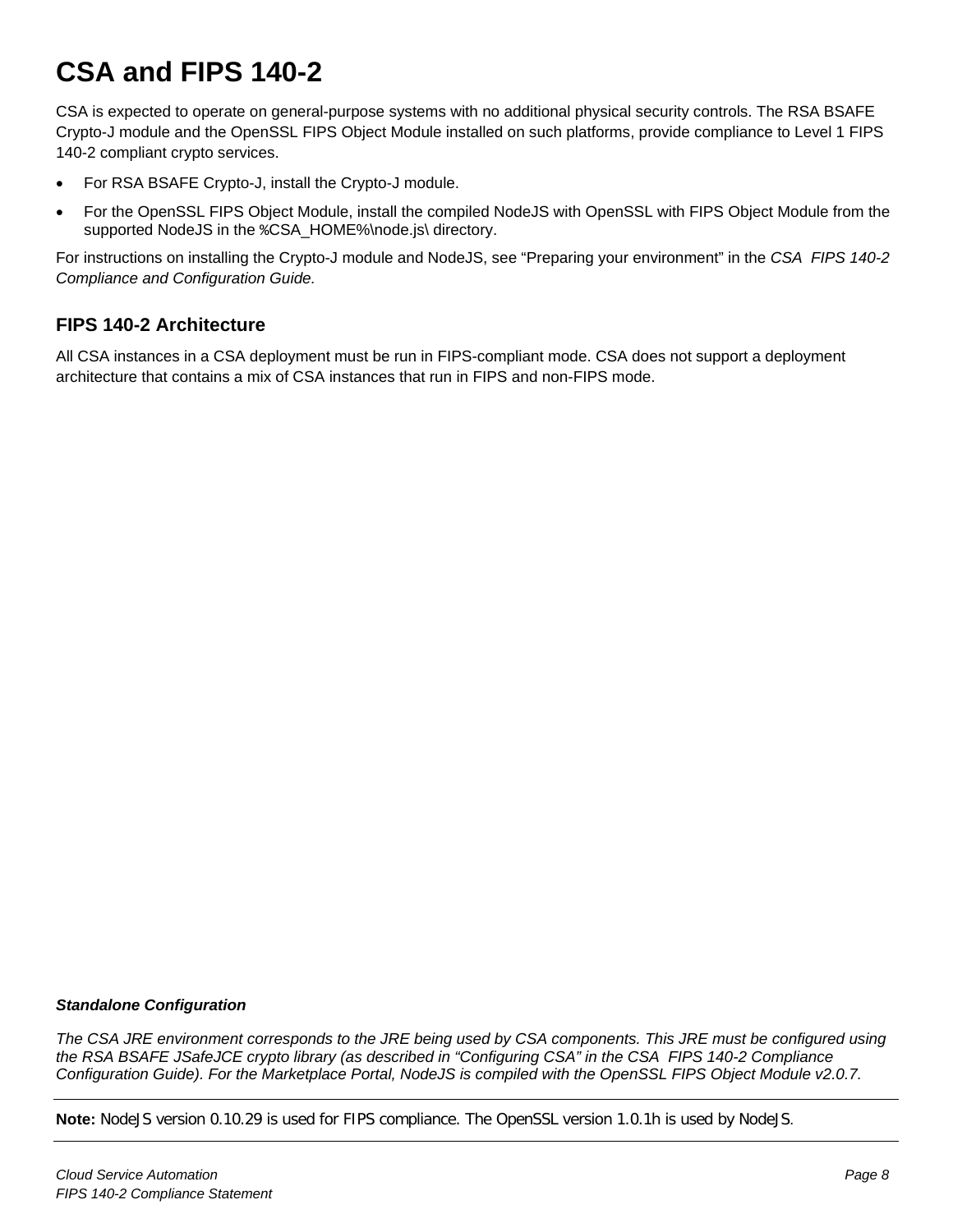You can deploy multiple Marketplace Portal instances in standalone mode.

#### **Supported Platforms**

See the *CSA Solution and Software Support Matrix* for more information.

#### <span id="page-8-0"></span>**Design Assurance**

The following sections illustrate the design, operation, and use of the FIPS-compliant crypto components by CSA and by the Marketplace Portal when run in FIPS-compliant mode.

#### **Key Management**

All aspects of key management, such as random number and key generation, are provided by functions of the RSA BSAFE Crypto-J crypto module (for CSA) or the OpenSSL FIPS Object Module (for the Marketplace Portal) and thus meet FIPS 140-2 compliance requirements. The application-specific key management functions are identified below.

#### **FIPS Compliance of CSA for Sensitive Data at Rest (Storage)**

The following sections detail configuration and key management design used by the FIPS-compliant components of CSA.

#### *Configuration of CSA*

To configure FIPS-compliant components of CSA:

- 1. Create the CSA Encryption Keystore.
- 2. Create a file with a secret key in an encrypted form using the Password Utility tool or the Marketplace Portal Password Utility Tool as appropriate.

For additional details see the "Configuring CSA" section in the *CSA FIPS 140-2 Compliance Configuration Guide*.

#### *Key Management Design Used by CSA FIPS-Compliant Components*

To perform key management using CSA FIPS-compliant components:

- 1. CSA Key Generation
	- The secret key is generated and stored in encrypted form by the Password Utility Tool. This tool uses the CSA Encryption keystore to encrypt the key. The crypto algorithms used are provided by the FIPS-certified RSA BSAFE provider.



2. CSA Encryption/Decryption Operation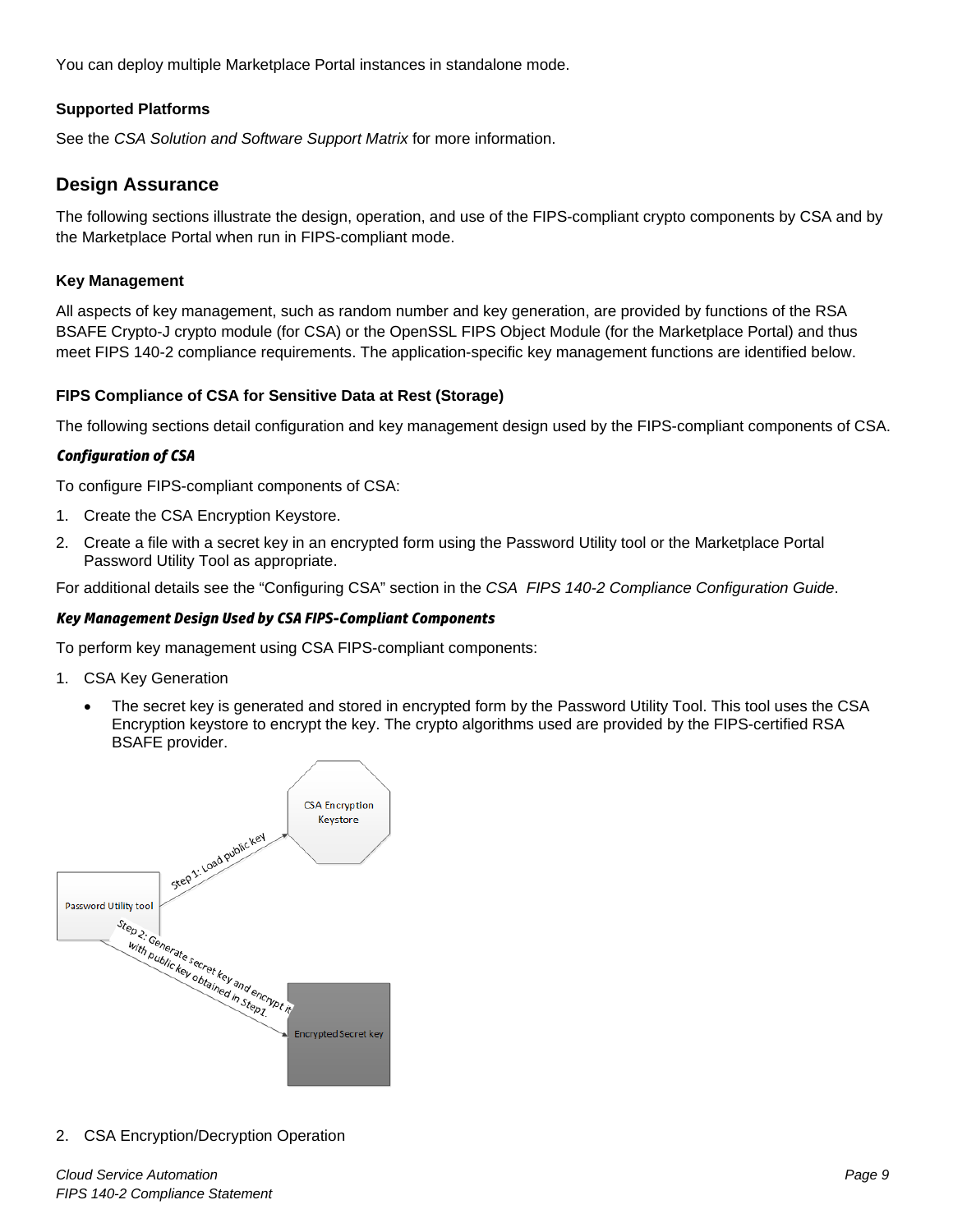

• The secret key used by CSA is stored in a FIPS-compliant encrypted form. This key is loaded in encrypted form for encryption/decryption of CSA sensitive data. The location of the secret key has to be configured in the csa.properties file and the idm-security.properties file. See the *CSA FIPS 140-2 Compliance Configuration Guide* for details.

The plain text password for the CSA Encryption keystore is loaded from a file during startup, and the file is deleted to ensure that the password for the encryption keystore is present only in the JVM memory of the CSA server.

The administrator must recreate this file with the CSA encryption keystore password if the CSA server has to be restarted. The CSA server will fail to start up in FIPS mode if this file does not exist.

#### **Usage**

CSA uses the encrypted secret key to encrypt CSA sensitive data.

#### **FIPS Compliance of CSA for Data in Transit**

CSA supports only TLSv1.0 in FIPS compliance mode. As part of CSA configuration for FIPS, CSA requires the JRE to be configured to use the RSA BSAFE security provider in FIPS-certified mode for SSL (as mentioned in "Configuring CSA" in the *CSA FIPS 140-2 Compliance Configuration Guide*).

#### **CSA Configuration**

- 1. Create the keystore in PKCS 12 format.
- 2. Configure JBoss to support TLS v1.0.
- 3. Create and configure the CSA server Truststore. In FIPS mode, CSA will not use the default Java cacert truststore.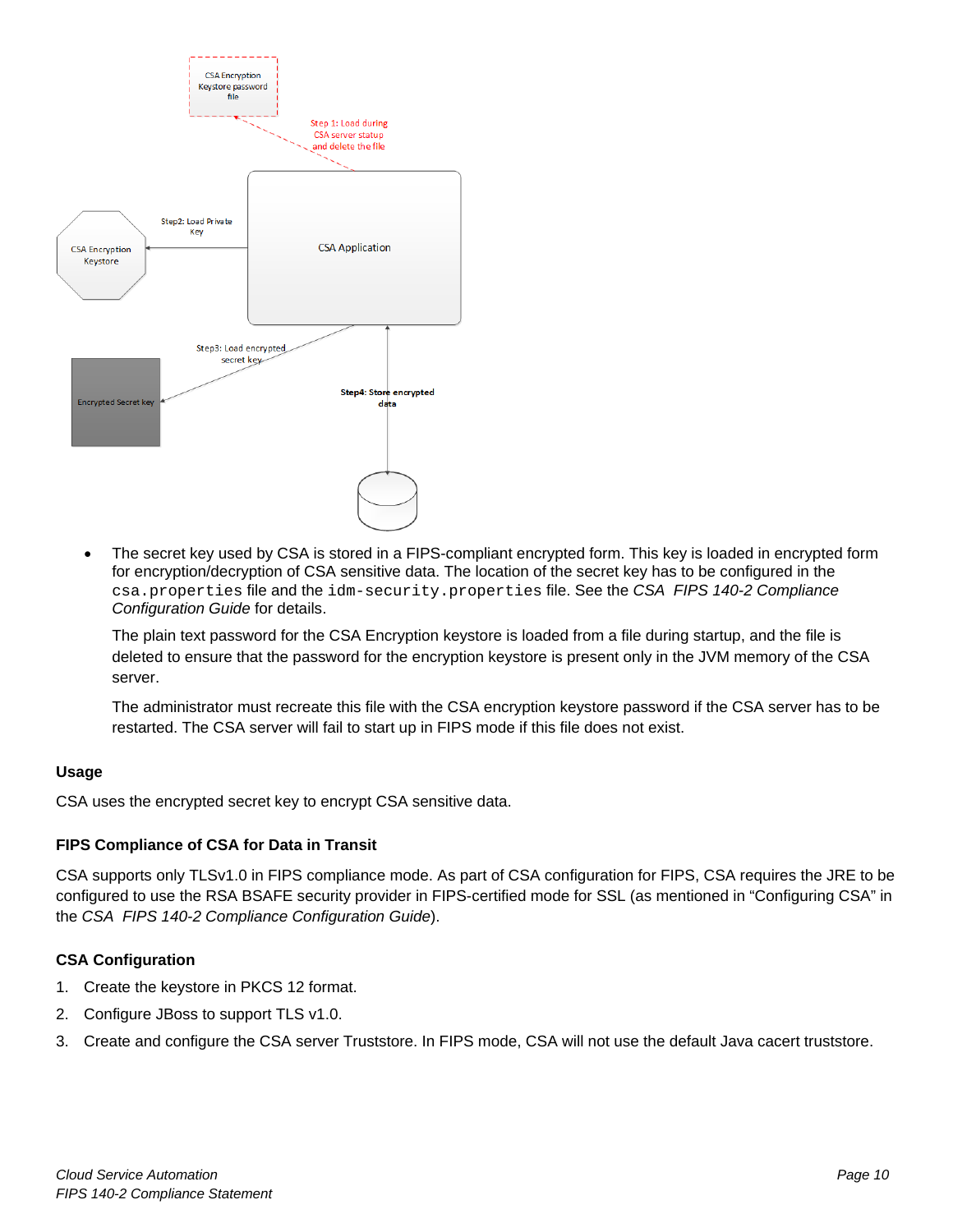#### **CSA SSL Operation and Usage**

With the JRE configured to use the RSA BSAFE crypto provider in FIPS certified mode, the SSL cipher suites used by CSA will be the FIPS certified cipher suites of the RSA BSAFE provider. See ["FIPS 140-2 Architecture"](#page-7-1) for details on the SSL components of CSA.

The third-party software components that CSA integrates with are expected to be set in FIPS-compliant mode in order to interact with CSA in a FIPS-compliant manner using SSL. The third-party components are:

- LDAP server of each organization configured in the Cloud Service Management Console
- Database instance used by CSA
- SMTP server

#### **FIPS Compliance of the Marketplace Portal for Data in Transit**

The Marketplace Portal supports only TLSv1.0 in FIPS compliance mode. As part of the Marketplace Portal configuration for FIPS, it requires the OpenSSL FIPS Object Module in FIPS certified mode for SSL (as mentioned in "Configuring CSA" in the *CSA FIPS 140-2 Compliance Configuration Guide*).

#### *Marketplace Portal Configuration*

- 1. Create the keystore in PKCS 12 format.
- 2. Configure NodeJS to support TLS v1.0.

#### *Marketplace Portal SSL Operation and Usage*

With NodeJS configured to use the OpenSSL FIPS Object Module in FIPS certified mode, the SSL cipher suites used by the Marketplace Portal will be the FIPS certified cipher suites of the OpenSSL FIPS Object Module. See ["FIPS 140-2](#page-7-1)  [Architecture"](#page-7-1) for details on the SSL components of the Marketplace Portal.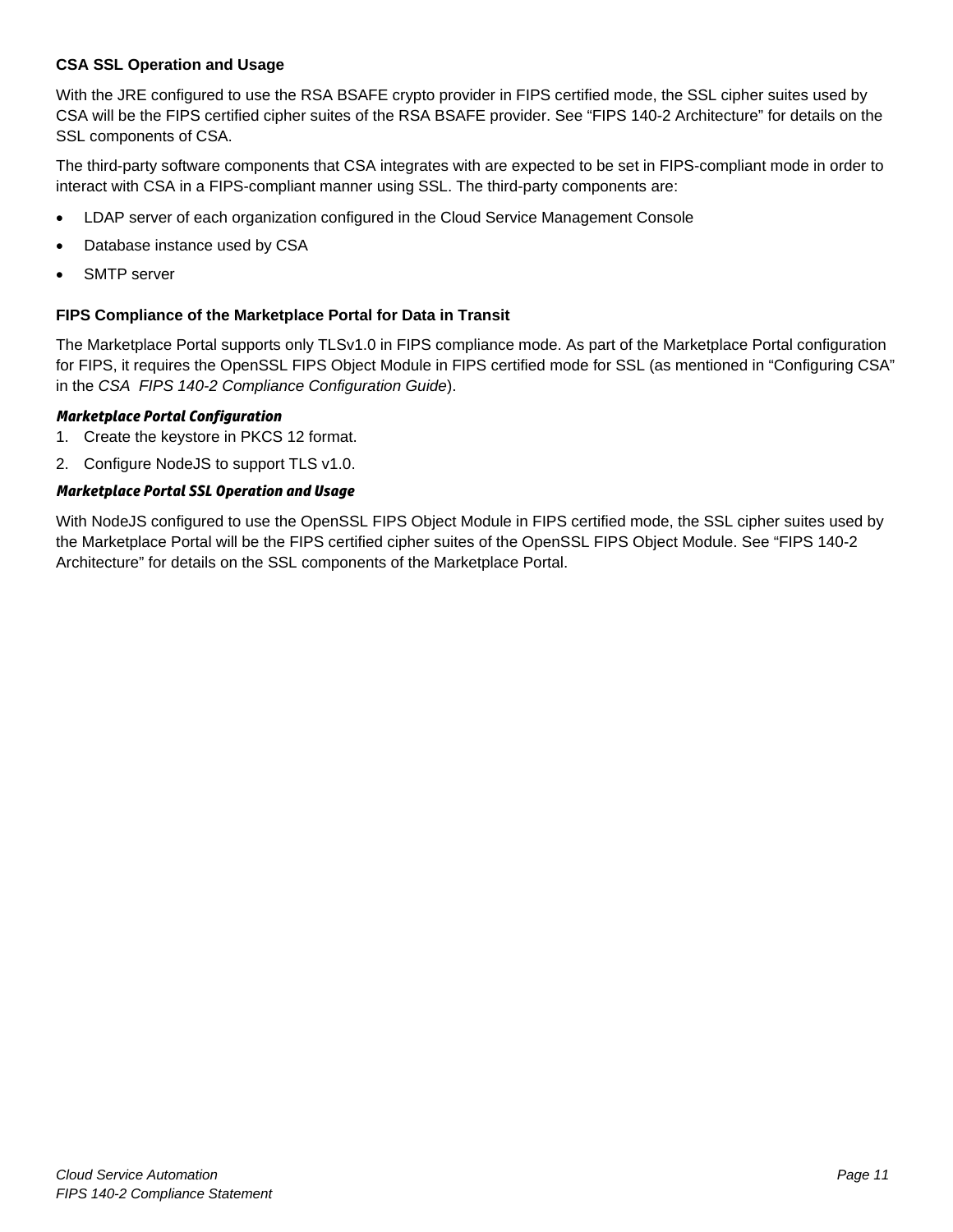## <span id="page-11-0"></span>**Security Governance and Policy**

#### **Physical security**

The production servers on which CSA is installed must allow only users with valid credentials access to the system.

#### **Configuration data security**

CSA installation and configuration requires additional information such as credentials to access the database and the keystore password. These credentials, though confidential, are not considered CSA sensitive data, because:

- This data does not compromise the encrypted FIPS-compliant sensitive data stored by CSA that are configured by end users of CSA.
- This data is not exposed to the end users of CSA.
- This data cannot be read, updated, or modified remotely by third-party systems integrated with CSA.

The security policies mentioned below are required to be followed for these credentials to provide sufficient risk mitigation for these data points.

#### *Datasource password for CSA*

The datasource password is used by JBoss to connect to the CSA database server on behalf of CSA. When CSA is run in FIPS compliant mode, this value must be encrypted using the JBoss 7.1.1 vault functionality. See "Create a New Keystore and Truststore for Secure Communication" in the *CSA FIPS 140-2 Compliance Configuration Guide* for more information.

#### *Keystore password for CSA*

The keystore password is used by JBoss to access the keystore when initiating a secure connection. When CSA is run in FIPS compliant mode, this value must be encrypted using the JBoss 7.1.1 vault functionality. See "Create a New Keystore and Truststore for Secure Communication" in the *CSA FIPS 140-2 Compliance Configuration Guide* for more information.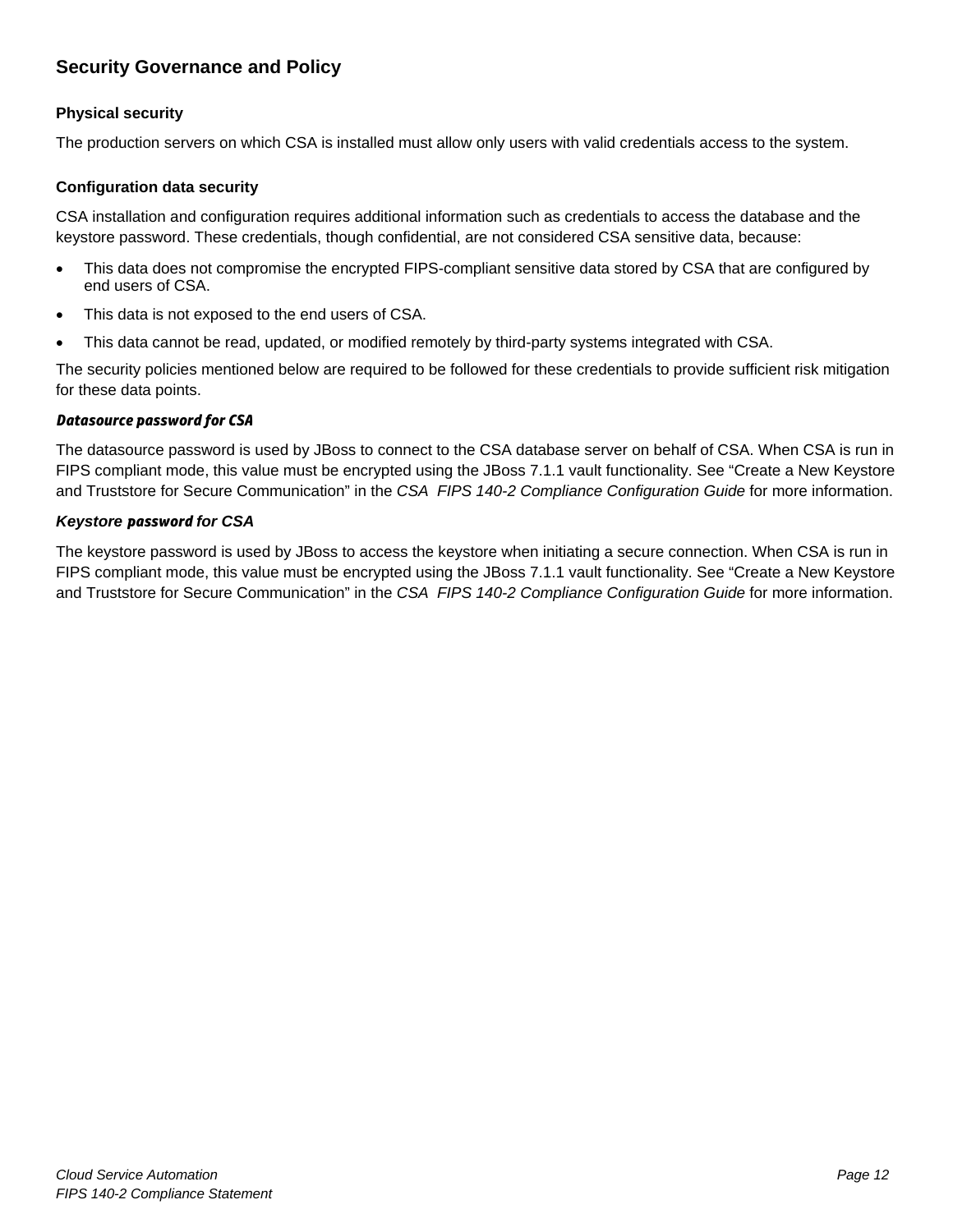## <span id="page-12-0"></span>**Acronyms**

## **AES**

*Advanced Encryption Standard*.

## **CSA**

CSA .

## **HMAC DRBG**

Keyed-hash message authentication code deterministic random bit generator, which is a random number generation algorithm.

## **FIPS**

Federal Information Processing Standard.

## **IdM**

Identity Management component of CSA.

## **JBoss**

JavaBeans Open Source Software Application Server, which is an application server that implements the Java Platform, Enterprise Edition.

## **JVM**

Java Virtual Machine. CSA uses the JVM included in the Oracle Java Runtime Environment (JRE).

## **MPP**

Marketplace Portal.

### **PKCS 12**

Personal Information Exchange Syntax Standard #12.

## **REST**

Representational State Transfer.

## **RSA**

An algorithm for public-key cryptography. RSA stands for Ron Rivest, Adi Shamir and Leonard Adleman.

## **SMC**

Service Management Console.

## **SSL**

Secure Sockets Layer, which is the standard security technology for establishing an encrypted link between a web server and a browser.

## **TLS**

Transport Security Layer.

## <span id="page-12-1"></span>**References**

- *CSA Installation Guide*
- *CSA Configuration Guide*
- *CSA FIPS 140-2 Compliance Configuration Guide*
- *CSA Solution and Software Support Matrix*